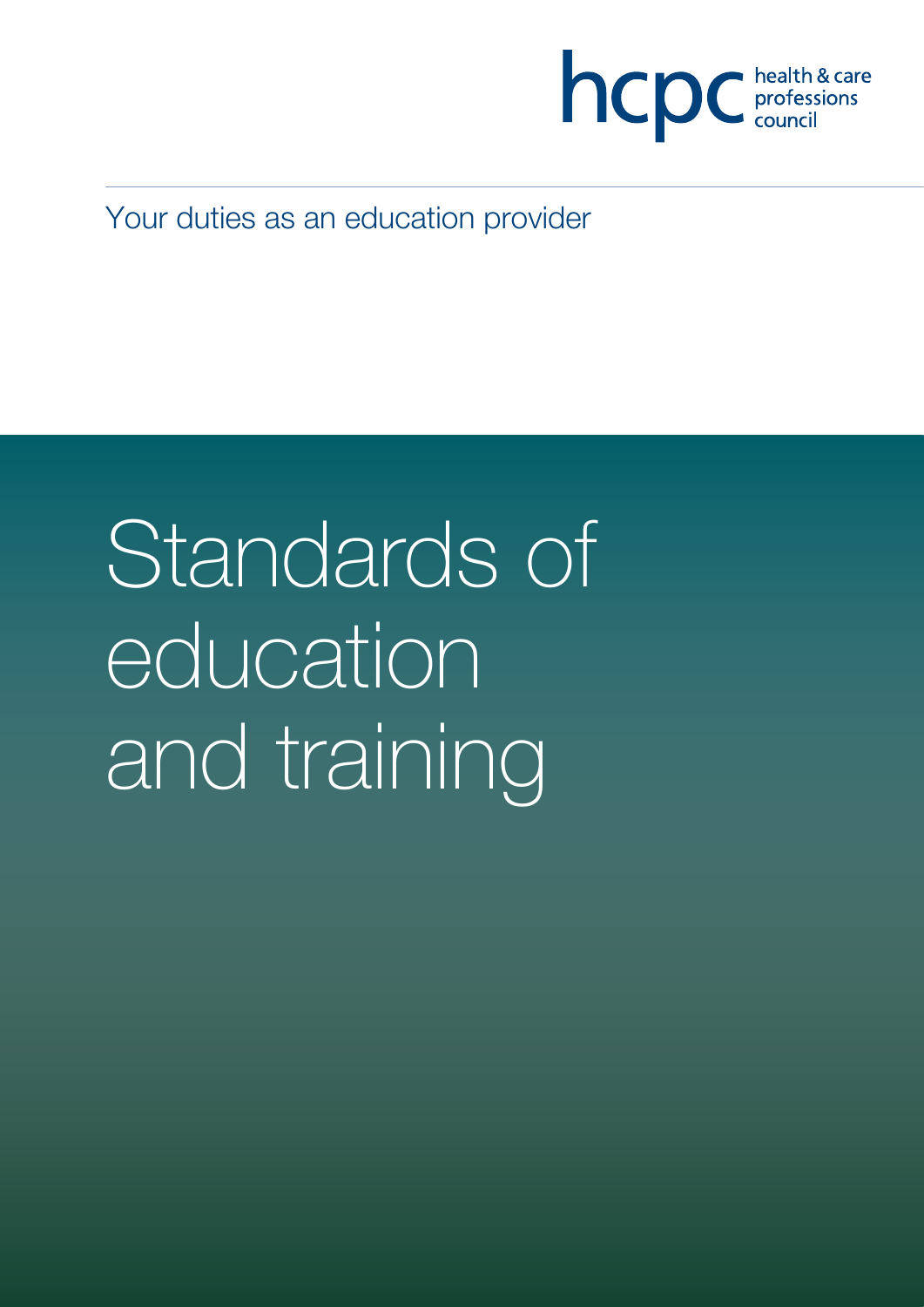#### **Contents**

#### Introduction 1

Level of qualification for entry to the Register 2

Programme admissions 4

Programme governance, management and leadership 5

Programme design and delivery 7

Practice-based learning 8

Assessment 9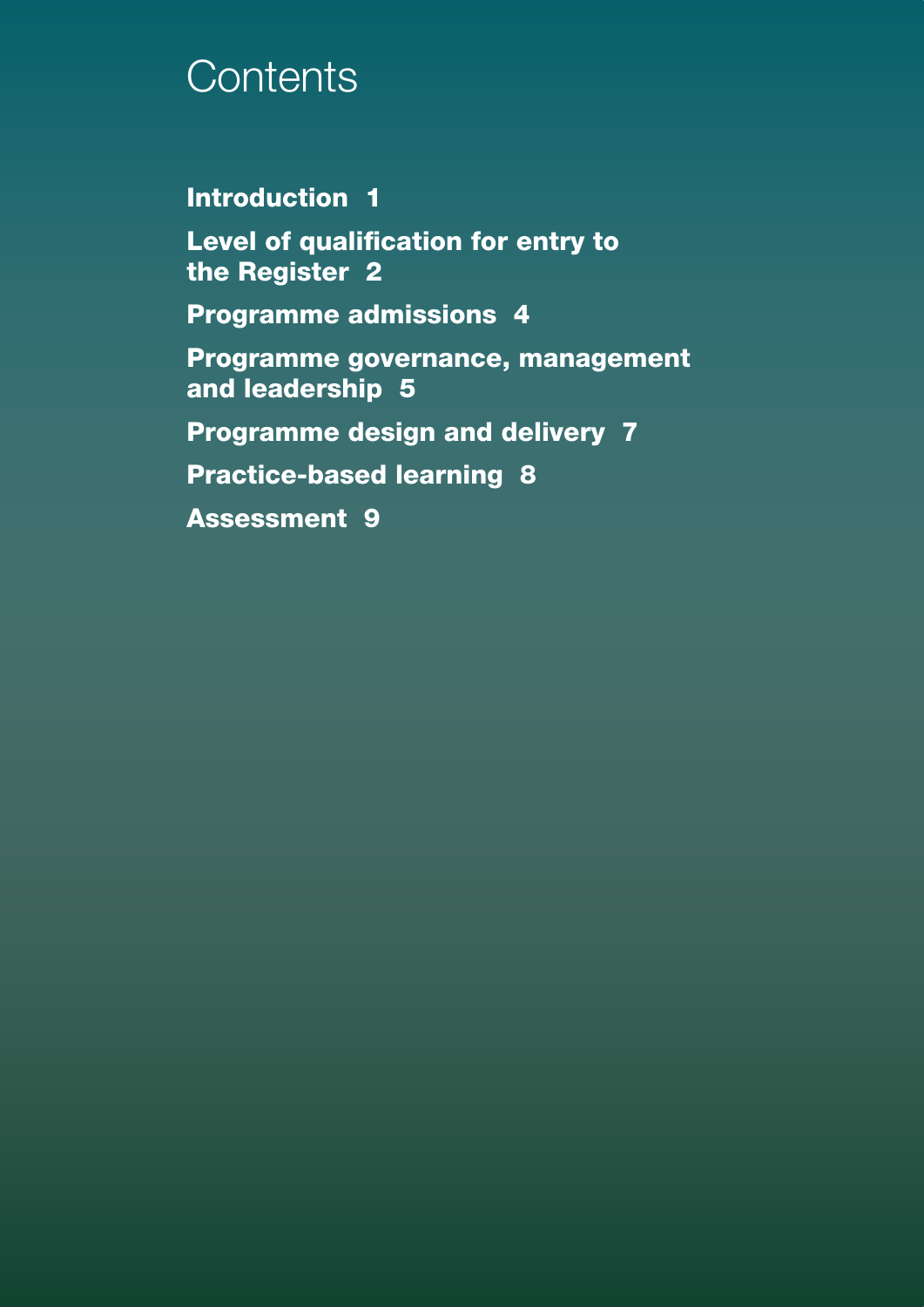#### Introduction

This document sets out the standards of education and training (SETs). These are the standards against which we assess education and training programmes.

A programme which meets the SETs allows a learner who successfully completes that programme to meet the standards of proficiency for their profession. They are then eligible to apply to the Health and Care Professions Council (HCPC) for registration.

We conduct approval visits to education providers to assess their programmes against the SETs. If a programme meets the SETs we will normally grant open-ended approval, subject to ongoing monitoring.

Annual monitoring is a documentary process used to determine whether a programme continues to meet the SETs. If any changes are made which significantly affect a programme, we consider these through our major change process to make sure that the SETs continue to be met.

We have produced detailed guidance on the SETs, which is intended to give more information about the meaning and intention of the standards and what our expectations will be when we assess and monitor education and training programmes against them. This guidance can be found on our website.

We have also produced supplementary information documents for education providers when preparing for an approval visit, completing annual monitoring submissions, or making significant changes to programmes. These documents, which can also be found on our website, give more information about the processes we use to assess and monitor programmes against the SETs.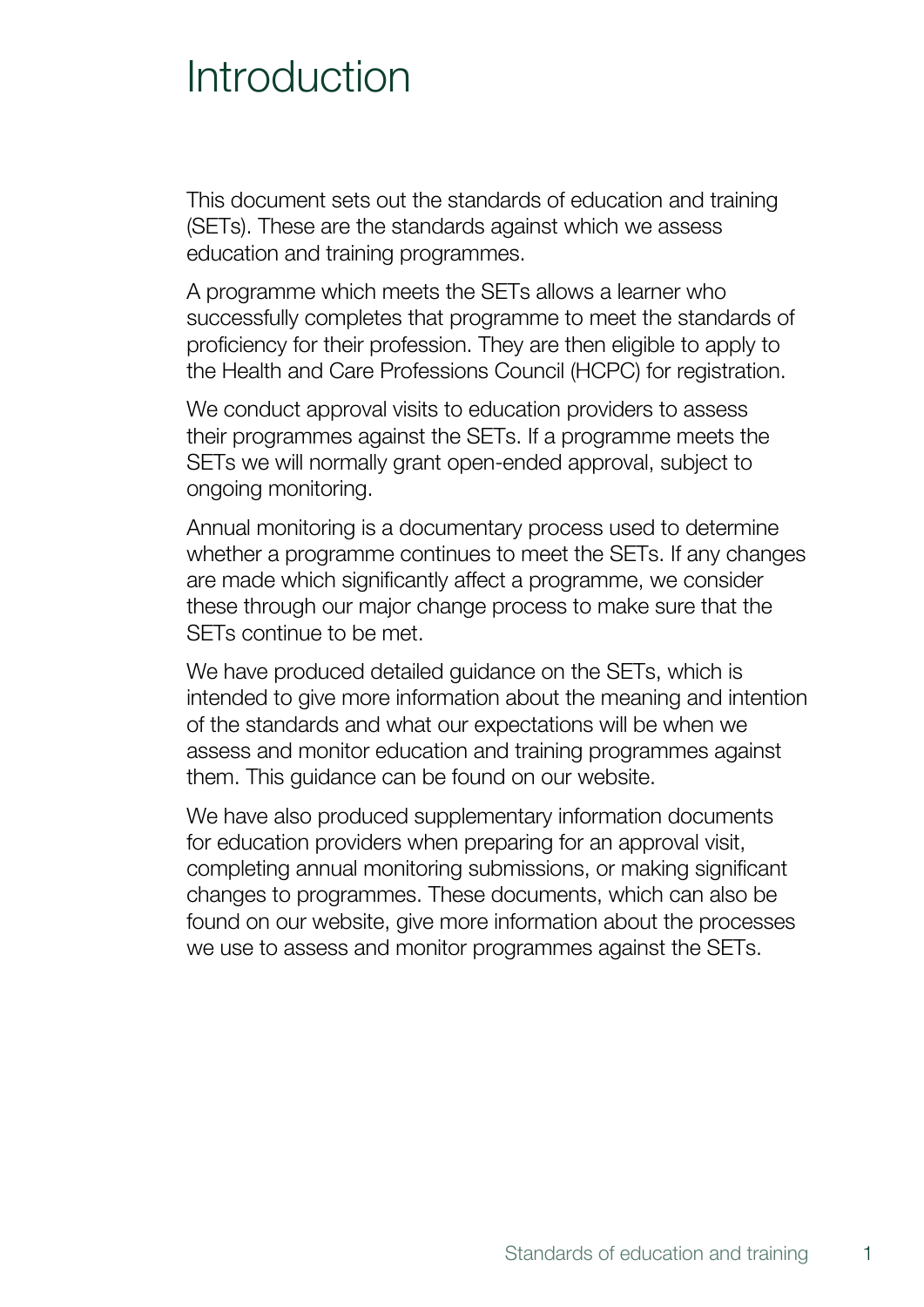# Level of qualification for entry to the Register

1.1 The Council normally expects that the threshold entry routes to the Register will be the following.

Bachelor degree with honours for:

- biomedical scientists (with the Certificate of Competence awarded by the Institute of Biomedical Science, or equivalent);
- chiropodists / podiatrists;
- dietitians;
- occupational therapists;
- orthoptists;
- physiotherapists;
- prosthetists / orthotists;
- radiographers;
- social workers in England; and
- speech and language therapists.

Diploma of Higher Education for operating department practitioners.

Equivalent to Certificate of Higher Education for paramedics.

Foundation degree for hearing aid dispensers.

Masters degree for:

- arts therapists;
- clinical scientists (with the Certificate of Attainment awarded by the Association of Clinical Scientists, or equivalent);
- forensic psychologists (with the award of the British Psychological Society qualification in forensic psychology, or equivalent);
- health psychologists (with the award of the British Psychological Society qualification in health psychology, or equivalent):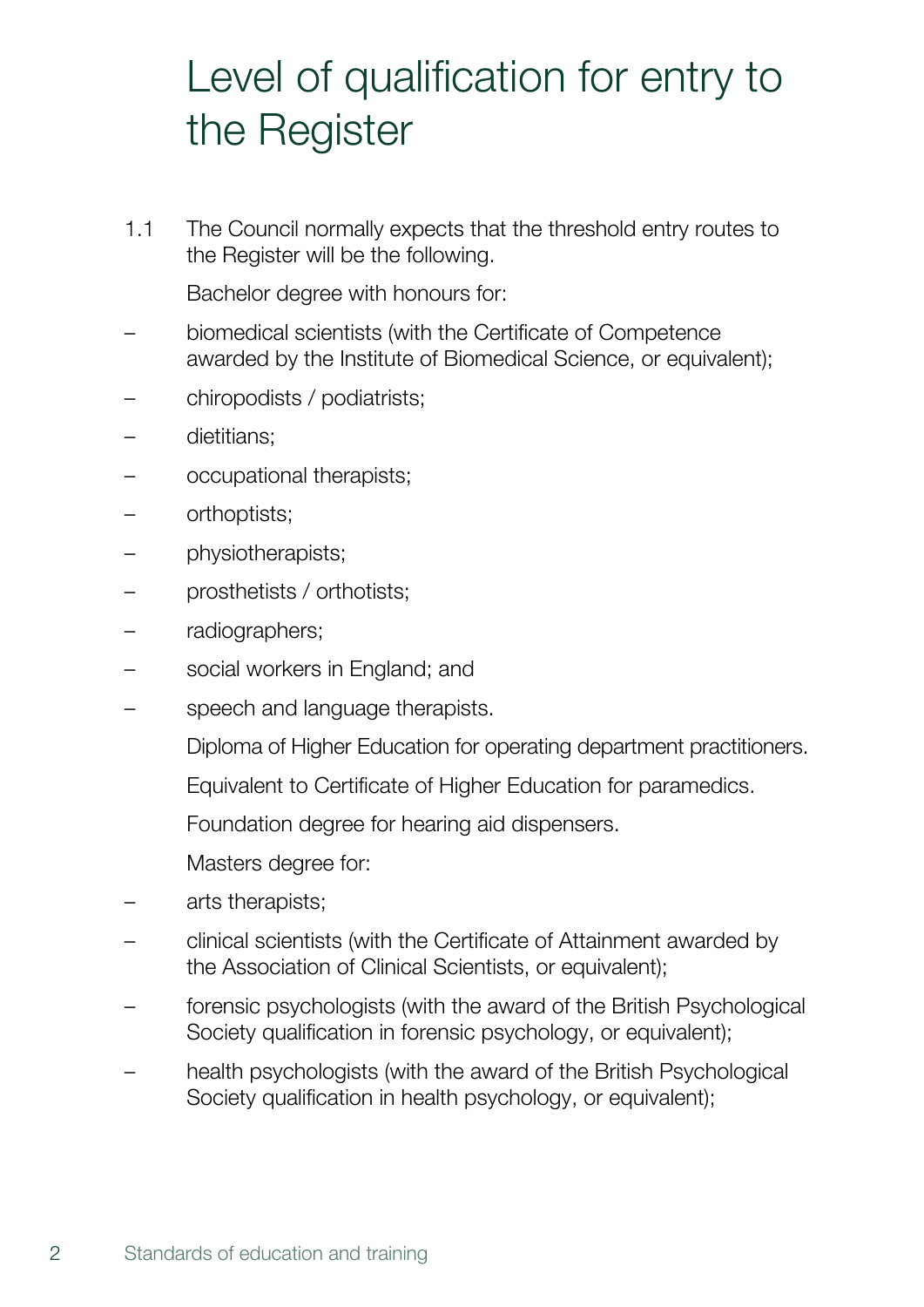- occupational psychologists (with the award of the British Psychological Society qualification in occupational psychology, or equivalent); and
- sport and exercise psychologists (with the award of the British Psychological Society qualification in sport and exercise psychology, or equivalent);

Professional doctorate for clinical psychologists.

Professional doctorate, or equivalent for:

- counselling psychologists; and
- educational psychologists.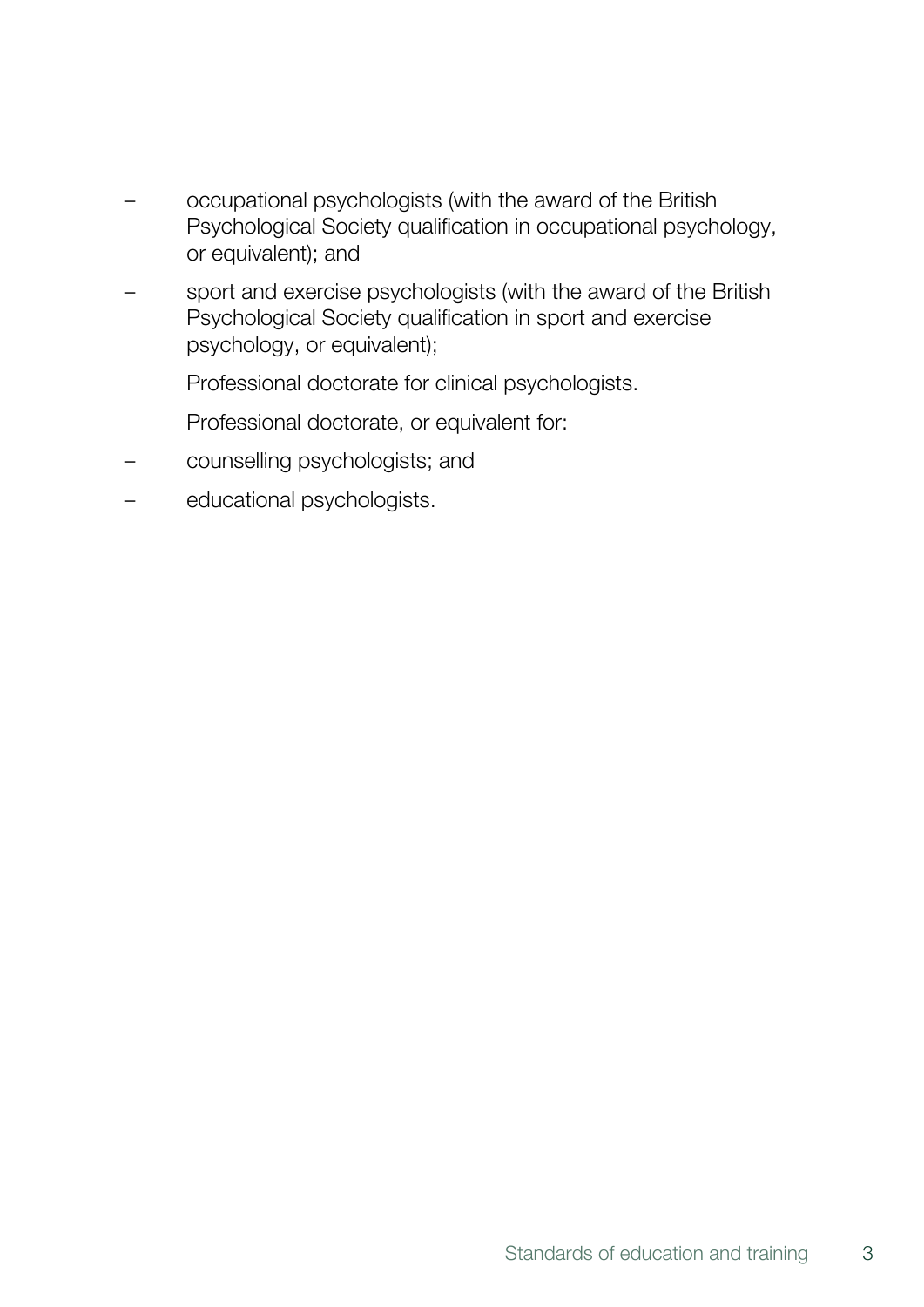## Programme admissions

- 2.1 The admissions process must give both the applicant and the education provider the information they require to make an informed choice about whether to take up or make an offer of a place on a programme.
- 2.2 The selection and entry criteria must include appropriate academic and professional entry standards.
- 2.3 The admissions process must ensure that applicants have a good command of English.
- 2.4 The admissions process must assess the suitability of applicants, including criminal conviction checks.
- 2.5 The admissions process must ensure that applicants are aware of and comply with any health requirements.
- 2.6 There must be an appropriate and effective process for assessing applicants' prior learning and experience.
- 2.7 The education provider must ensure that there are equality and diversity policies in relation to applicants and that they are implemented and monitored.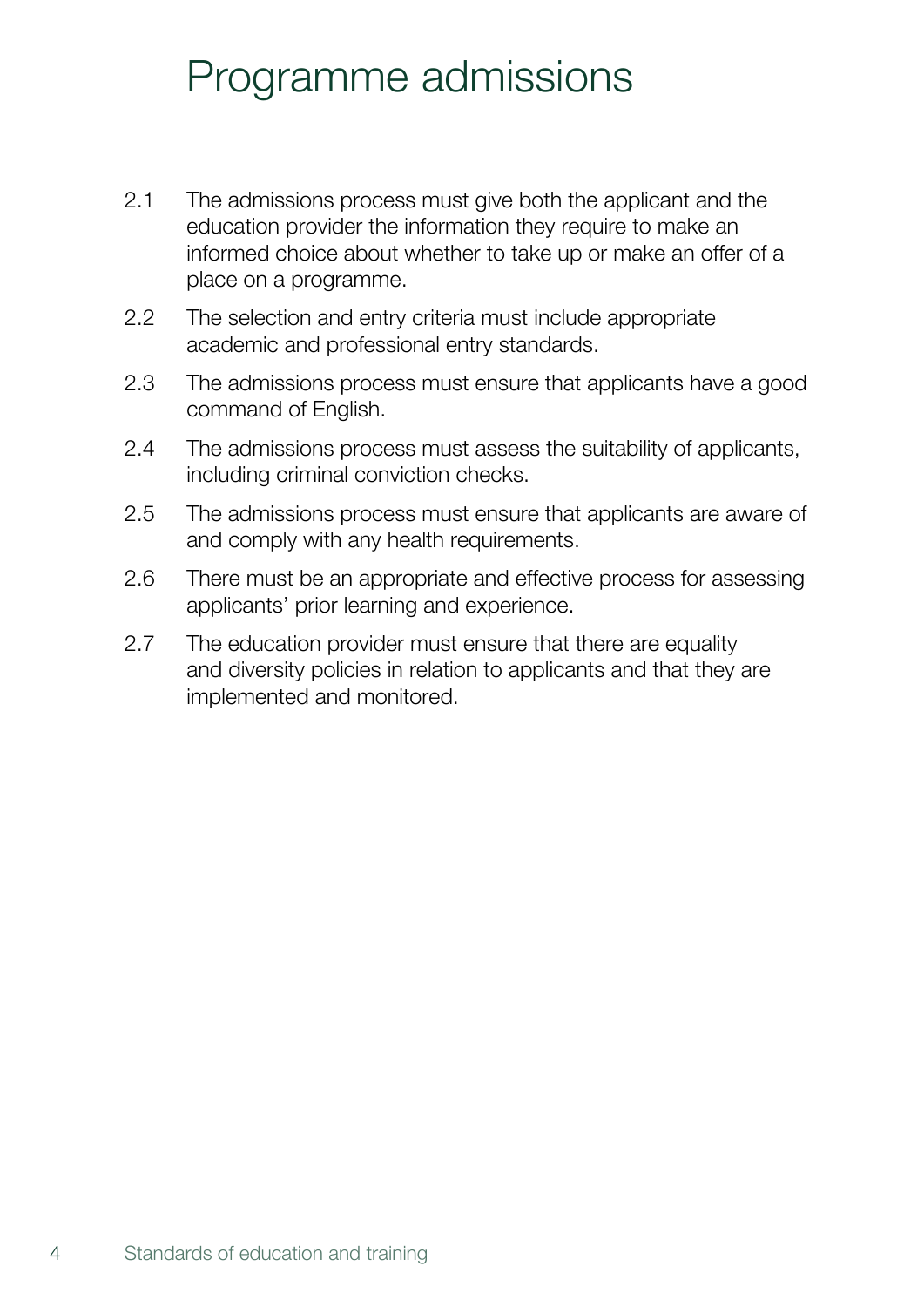# Programme governance, management and leadership

- 3.1 The programme must be sustainable and fit for purpose.
- 3.2 The programme must be effectively managed.
- 3.3 The education provider must ensure that the person holding overall professional responsibility for the programme is appropriately qualified and experienced and, unless other arrangements are appropriate, on the relevant part of the Register.
- 3.4 The programme must have regular and effective monitoring and evaluation systems in place.
- 3.5 There must be regular and effective collaboration between the education provider and practice education providers.
- 3.6 There must be an effective process in place to ensure the availability and capacity of practice-based learning for all learners.
- 3.7 Service users and carers must be involved in the programme.
- 3.8 Learners must be involved in the programme.
- 3.9 There must be an adequate number of appropriately qualified and experienced staff in place to deliver an effective programme.
- 3.10 Subject areas must be delivered by educators with relevant specialist knowledge and expertise.
- 3.11 An effective programme must be in place to ensure the continuing professional and academic development of educators, appropriate to their role in the programme.
- 3.12 The resources to support learning in all settings must be effective and appropriate to the delivery of the programme, and must be accessible to all learners and educators.
- 3.13 There must be effective and accessible arrangements in place to support the wellbeing and learning needs of learners in all settings.
- 3.14 The programme must implement and monitor equality and diversity policies in relation to learners.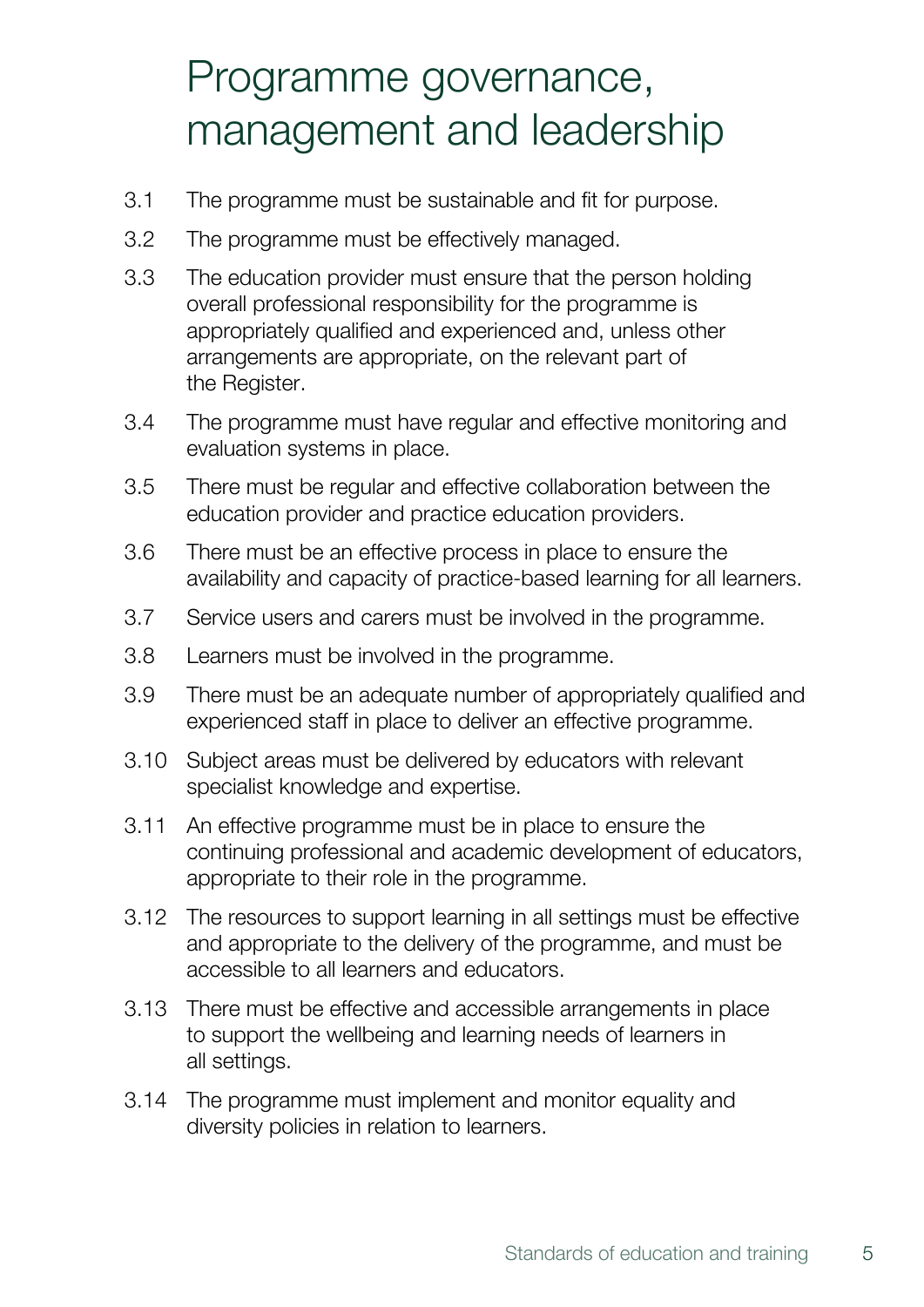- 3.15 There must be a thorough and effective process in place for receiving and responding to learner complaints.
- 3.16 There must be thorough and effective processes in place for ensuring the ongoing suitability of learners' conduct, character and health.
- 3.17 There must be an effective process in place to support and enable learners to raise concerns about the safety and wellbeing of service users.
- 3.18 The education provider must ensure learners, educators and others are aware that only successful completion of an approved programme leads to eligibility for admission to the Register.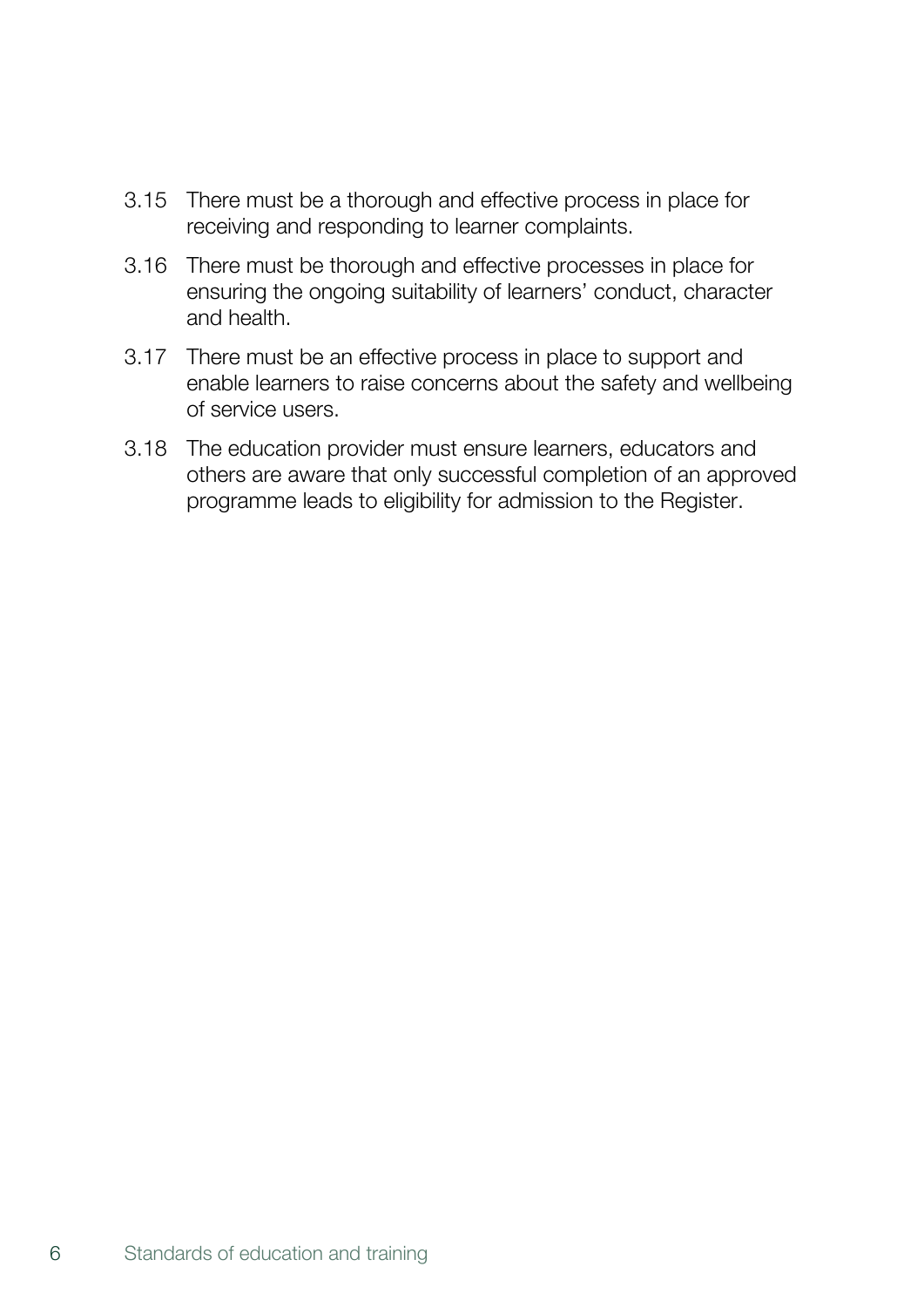# Programme design and delivery

- 4.1 The learning outcomes must ensure that learners meet the standards of proficiency for the relevant part of the Register.
- 4.2 The learning outcomes must ensure that learners understand and are able to meet the expectations of professional behaviour, including the standards of conduct, performance and ethics.
- 4.3 The programme must reflect the philosophy, core values, skills and knowledge base as articulated in any relevant curriculum guidance.
- 4.4 The curriculum must remain relevant to current practice.
- 4.5 Integration of theory and practice must be central to the programme.
- 4.6 The learning and teaching methods used must be appropriate to the effective delivery of the learning outcomes.
- 4.7 The delivery of the programme must support and develop autonomous and reflective thinking.
- 4.8 The delivery of the programme must support and develop evidence-based practice.
- 4.9 The programme must ensure that learners are able to learn with, and from, professionals and learners in other relevant professions.
- 4.10 The programme must include effective processes for obtaining appropriate consent from service users and learners.
- 4.11 The education provider must identify and communicate to learners the parts of the programme where attendance is mandatory, and must have associated monitoring processes in place.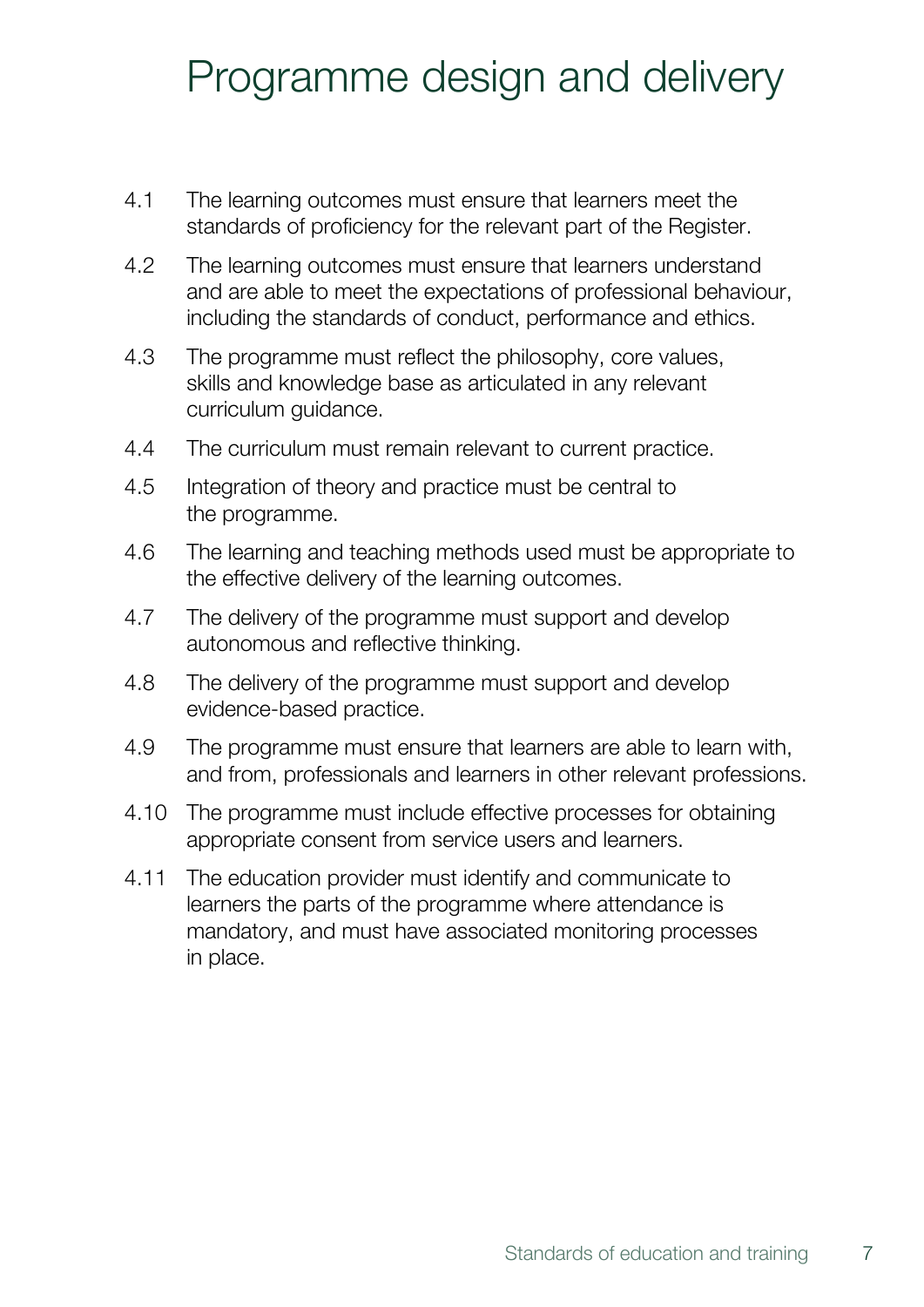### Practice-based learning

- 5.1 Practice-based learning must be integral to the programme.
- 5.2 The structure, duration and range of practice-based learning must support the achievement of the learning outcomes and the standards of proficiency.
- 5.3 The education provider must maintain a thorough and effective system for approving and ensuring the quality of practicebased learning.
- 5.4 Practice-based learning must take place in an environment that is safe and supportive for learners and service users.
- 5.5 There must be an adequate number of appropriately qualified and experienced staff involved in practice-based learning.
- 5.6 Practice educators must have relevant knowledge, skills and experience to support safe and effective learning and, unless other arrangements are appropriate, must be on the relevant part of the Register.
- 5.7 Practice educators must undertake regular training which is appropriate to their role, learners' needs and the delivery of the learning outcomes of the programme.
- 5.8 Learners and practice educators must have the information they need in a timely manner in order to be prepared for practice‑based learning.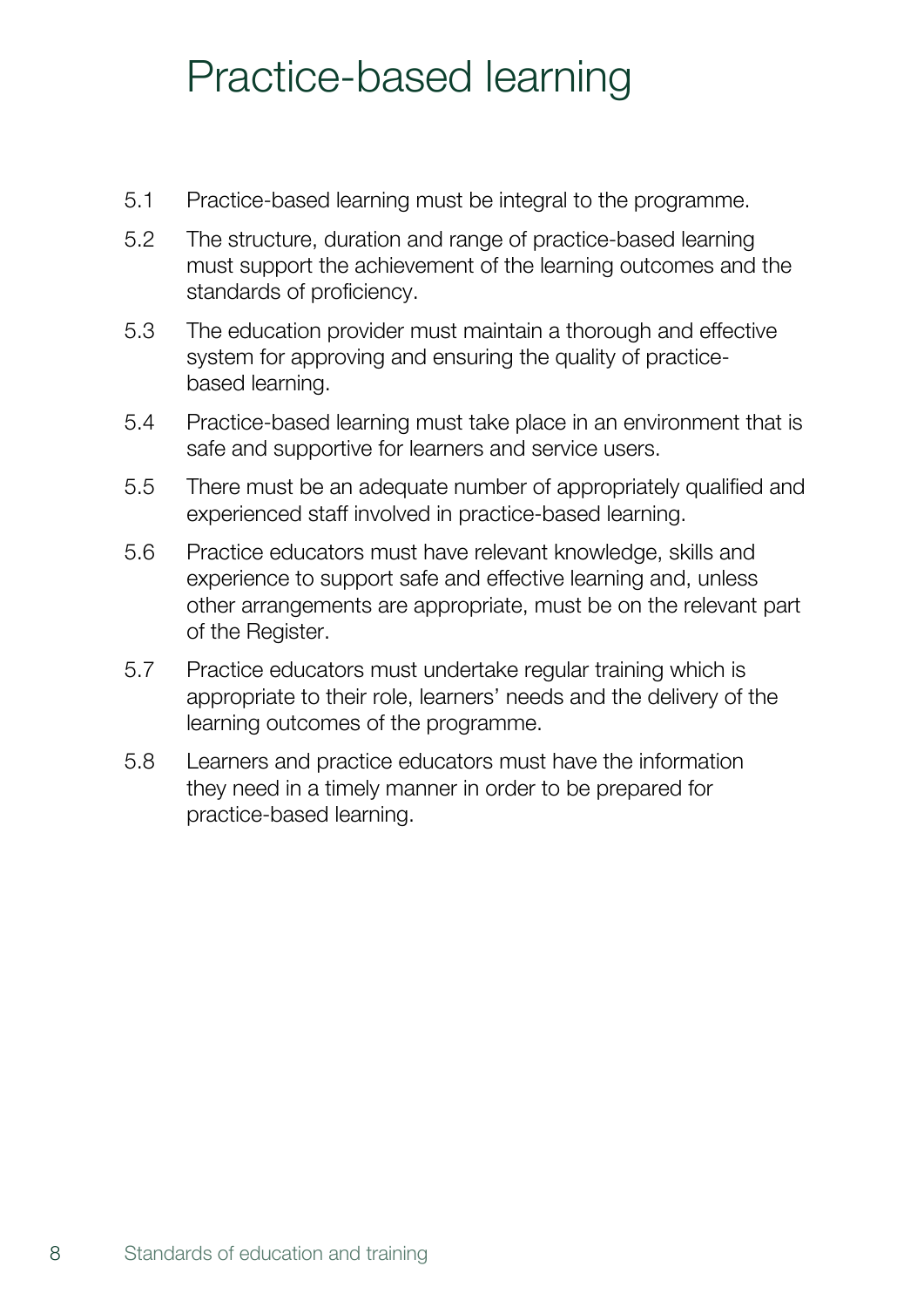#### Assessment

- 6.1 The assessment strategy and design must ensure that those who successfully complete the programme meet the standards of proficiency for the relevant part of the Register.
- 6.2 Assessment throughout the programme must ensure that learners demonstrate they are able to meet the expectations of professional behaviour, including the standards of conduct, performance and ethics.
- 6.3 Assessments must provide an objective, fair and reliable measure of learners' progression and achievement.
- 6.4 Assessment policies must clearly specify requirements for progression and achievement within the programme.
- 6.5 The assessment methods used must be appropriate to, and effective at, measuring the learning outcomes.
- 6.6 There must be an effective process in place for learners to make academic appeals.
- 6.7 The education provider must ensure that at least one external examiner for the programme is appropriately qualified and experienced and, unless other arrangements are appropriate, on the relevant part of the Register.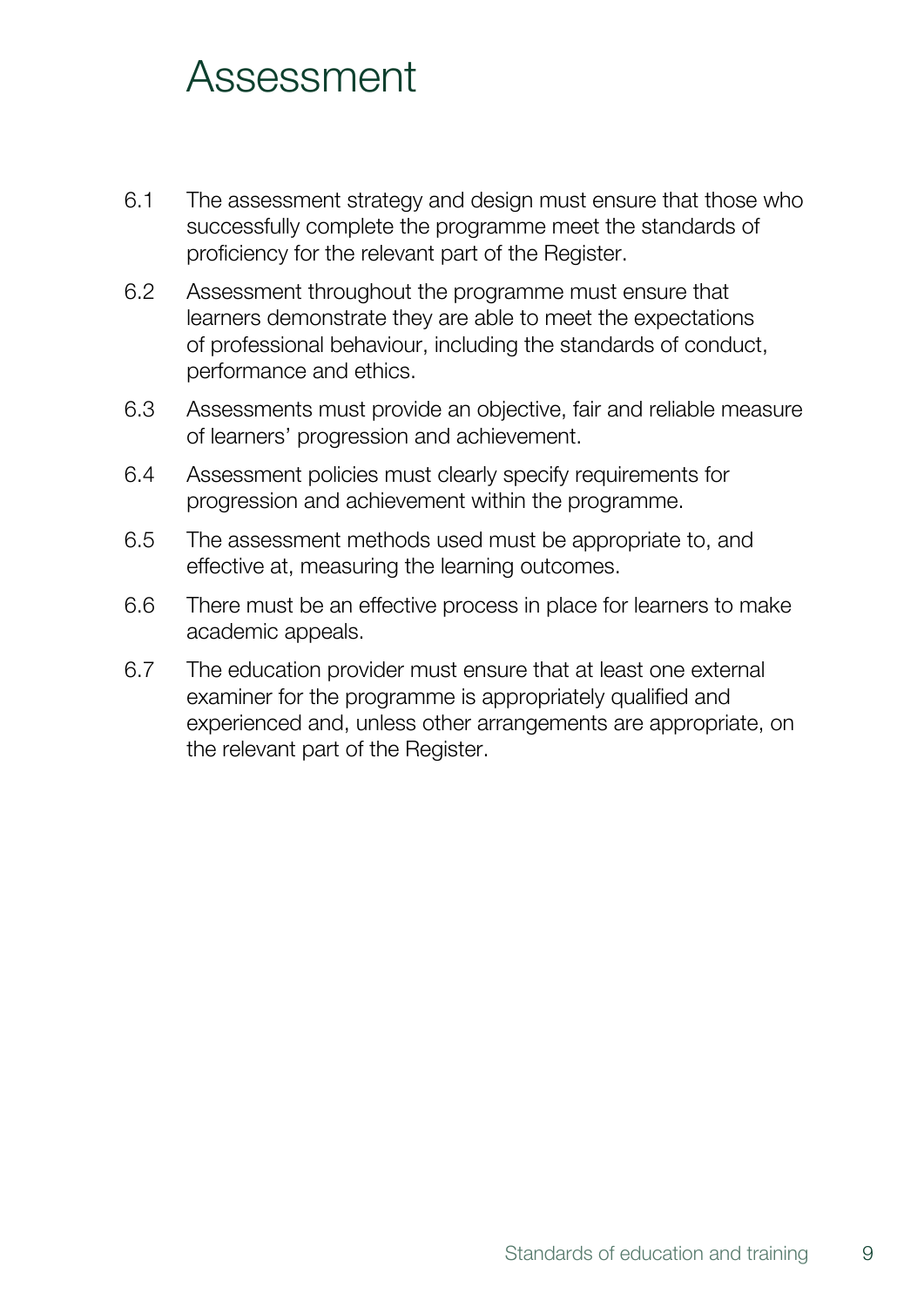#### **Notes**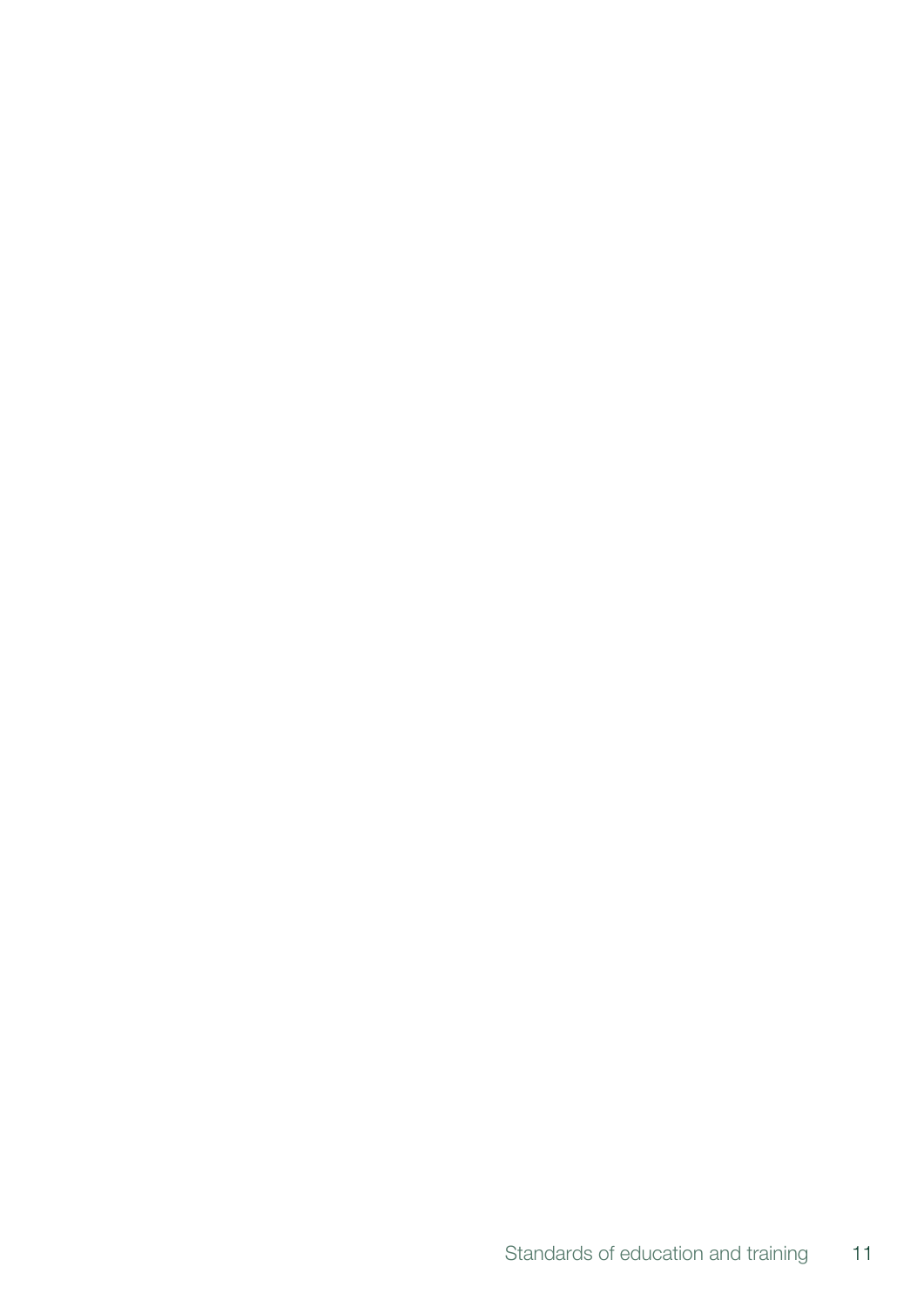#### **Notes**